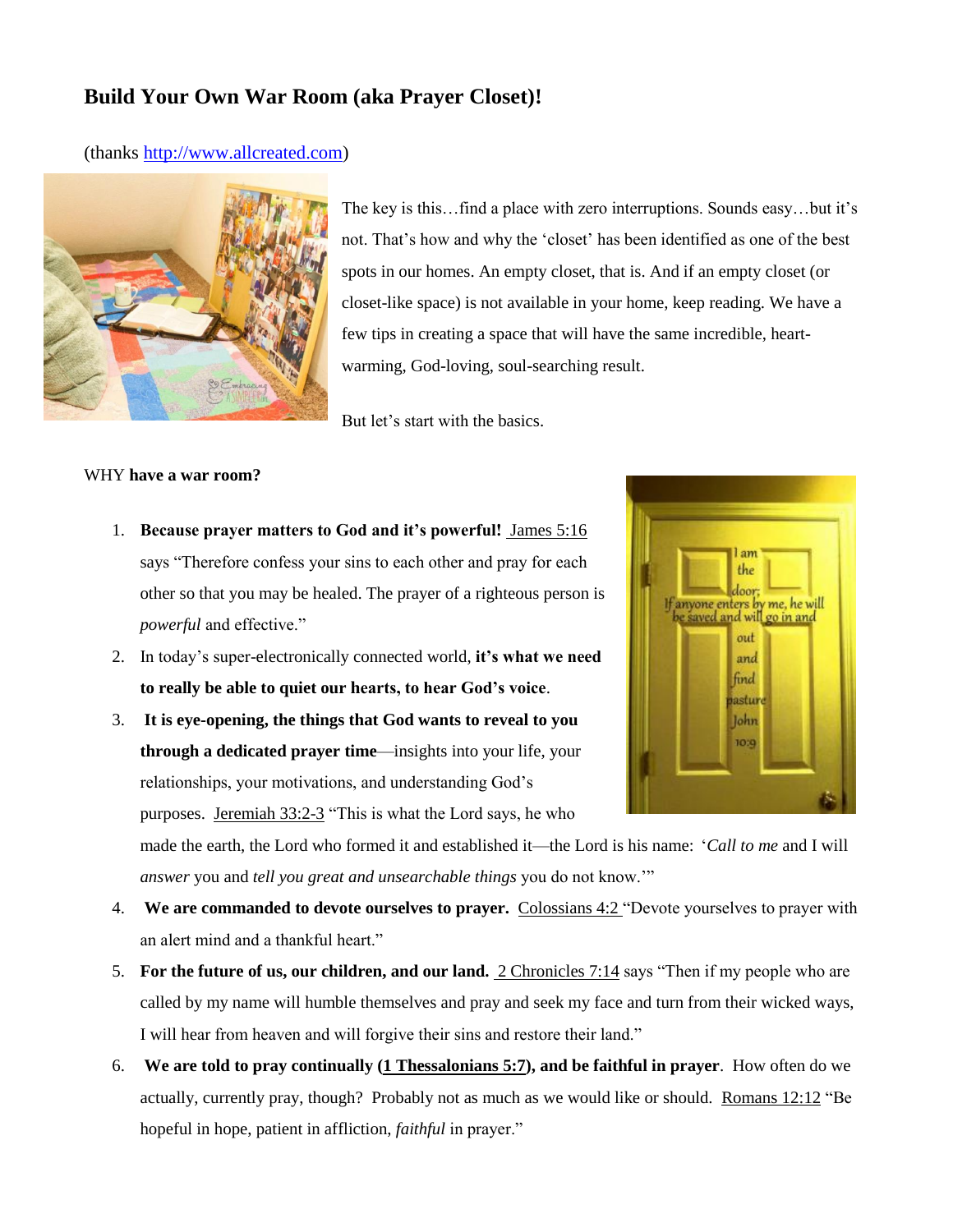- 7. **Following Jesus' example of withdrawing to a solitary place to pray.** [Luke 22:39-46,](http://www.godvine.com/bible/luke/22-39) we see that Jesus withdrew and knelt to pray. And [Mark 1:35 "](http://www.godvine.com/bible/mark/1-35)*Very early in the morning*, while it was still dark, Jesus got up, left the house and went off to a *solitary* place, where he prayed."
- 8. **We are told to pray in secret** (not just to be seen by others). [Matthew 6:5-6](http://www.godvine.com/bible/matthew/6-5) "And when you pray, do not be like the hypocrites, for they love to pray standing in the synagogues and on the street corners to be seen by others. Truly I tell you, they have received their reward in full. But *when you pray, go into your room, close the door and pray to your Father*, who is unseen. Then your Father, who sees what is done in *secret*, will reward you."

**How** to find/build/create your War Room:

**1) Consider if there is an actual extra little closet or space in your house where you can comfortably sit and kneel to pray.** It may currently be used as storage and filled with things, but consider emptying it by selling or giving away excess that you don't really need. If a little space like this does not exist in your home, try to be creative with an alternative– is there a space on the floor of your bedroom (not your bed!) where you could be alone, leave a Bible, prayer photo album (see description below), etc.? It just needs to be an electronics free zone (no I Pads, IPhones, Laptops, etc.)

**2) Equip your little space with a lamp**, if it doesn't have lighting. Also, I find it helpful to keep a **throw pillow** in there, to be a little more comfortable.

**3) Print off photos of people in your life that you want to be regularly praying for**, and either put them up on a tack board or in a little prayer photo album, that you keep in your prayer closet. Looking at people's faces seems to help me remember to pray for them, and then to pray more specifically for what they are going through in their lives.

**4) Pray using the "ACTS" acronym.** Spend time on each "letter"

- **Adoration**: Spend some time adoring and worshipping God by declaring things about who He is. (ie-Altogether good, loving, just, faithful, truth, etc.) [Psalm 145:3](http://www.godvine.com/bible/psalms/145-3) "Great is the Lord and most worthy of praise; his greatness no one can fathom."
- **Confession**: Spend time confessing your own sins to God. [1 John 1:9,](http://www.godvine.com/bible/1-john/1-9) "If we confess our sins, He is faithful and just and will forgive us our sins and purify us from all unrighteousness."
- **Thanksgiving**: Spend time listing out things you are thankful for—finding things to be thankful for will help you understand God's purposes in hardship. [Ephesians 5:20,](http://www.godvine.com/bible/ephesians/5-20) "And give thanks for *everything* to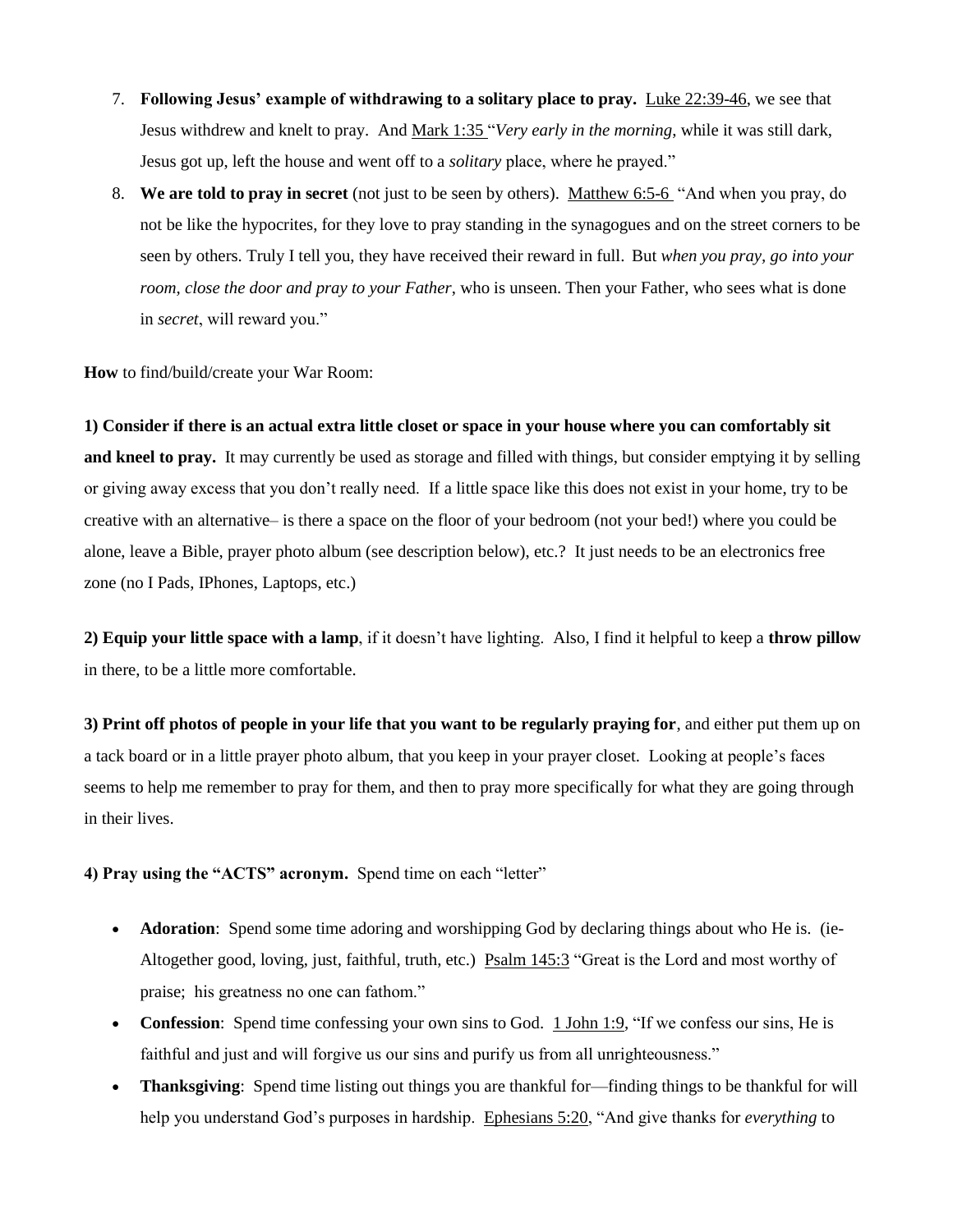God the Father in the name of our Lord Jesus Christ." [Psalm 50:23,](http://www.godvine.com/bible/psalms/50-23) "But giving thanks is a sacrifice that truly honors me. If you keep to my path, I will reveal to you the salvation of God."

**Supplication:** This is the part where you bring your different requests to God—for yourself, for fellow Christians, for people who don't know Jesus, for our country, for different situations around you and around the world, etc. [1 Timothy 2:1](http://www.godvine.com/bible/1-timothy/2-1) "I urge you, first of all, to pray for all people. Ask God to help them; intercede on their behalf, and give thanks for them.

**5) Pray with an open Bible**. God uses His Word (the Bible) to speak into our lives and reveal Himself. I would suggest that this should be an actual hard-copy of the Bible (not electronic), to guard against potential distraction.

**6) Keep a journal in your prayer closet.** You will want to be writing down (to remember) the things that God will start revealing to you. Also, if you journal the things you are praying for, you will be encouraged and praise God when God answers your prayers, in His timing. Otherwise, you might not even notice when God has moved in response to your prayer.

**7) Consider getting a book lik[e Operation World](http://www.operationworld.org/) to keep in your prayer closet**, which daily will help you focus in prayer on a specific people group or country, and their spiritual needs/spiritual state.

**8) Spend some time praying in a kneeling position.** Something about kneeling to pray really seems to help humble my heart before God and helps me naturally tend towards worshipping Him. (This does not have to be all your time in your prayer closet—just try it to see if it helps you focus on our glorious God.) [Psalms 95:6](http://www.godvine.com/bible/psalms/95-6) "Come, let us bow down in worship, let us kneel before the Lord our Maker."

**9) If the idea of spending more extended time in prayer seems overwhelming, set a kitchen timer** (to have in the prayer closet) or a watch (not your smartphone, for distraction reasons). Then set the alarm to go off in a set amount of minutes (maybe start with 10 minutes and then add from there). I think you'll be surprised how fast time flies, once you really start praying through different people and situations in your life.

**10) Just get yourself into your prayer closet.** If you can make it that far, I think that actually praying will be the easier part. Tearing ourselves away from the endless house work, TV, Facebook, e-mail, etc., is the hard